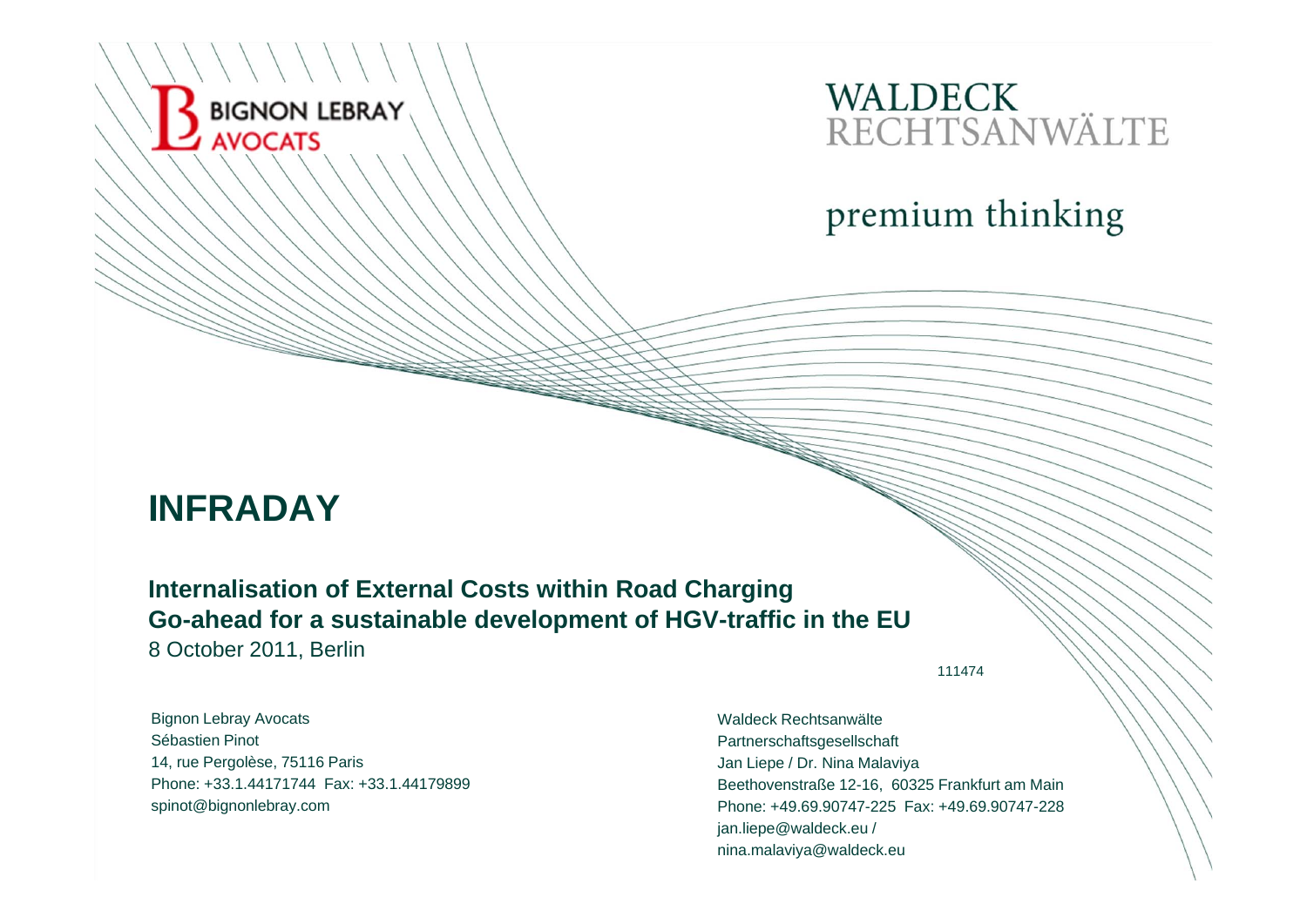### **Relevant legal framework for the charging of hauliers**



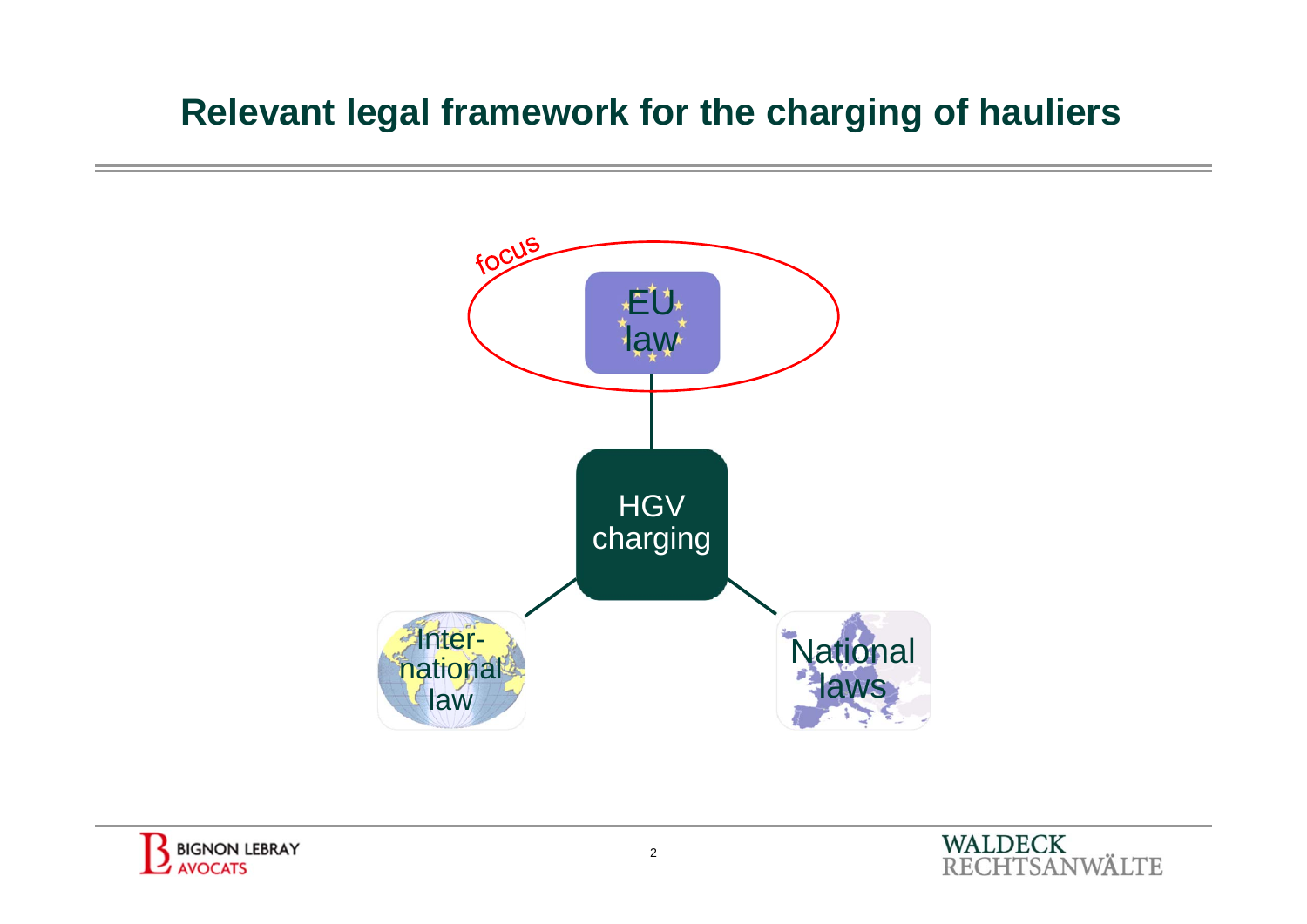### **HGV charging affects three vital EU policy areas**





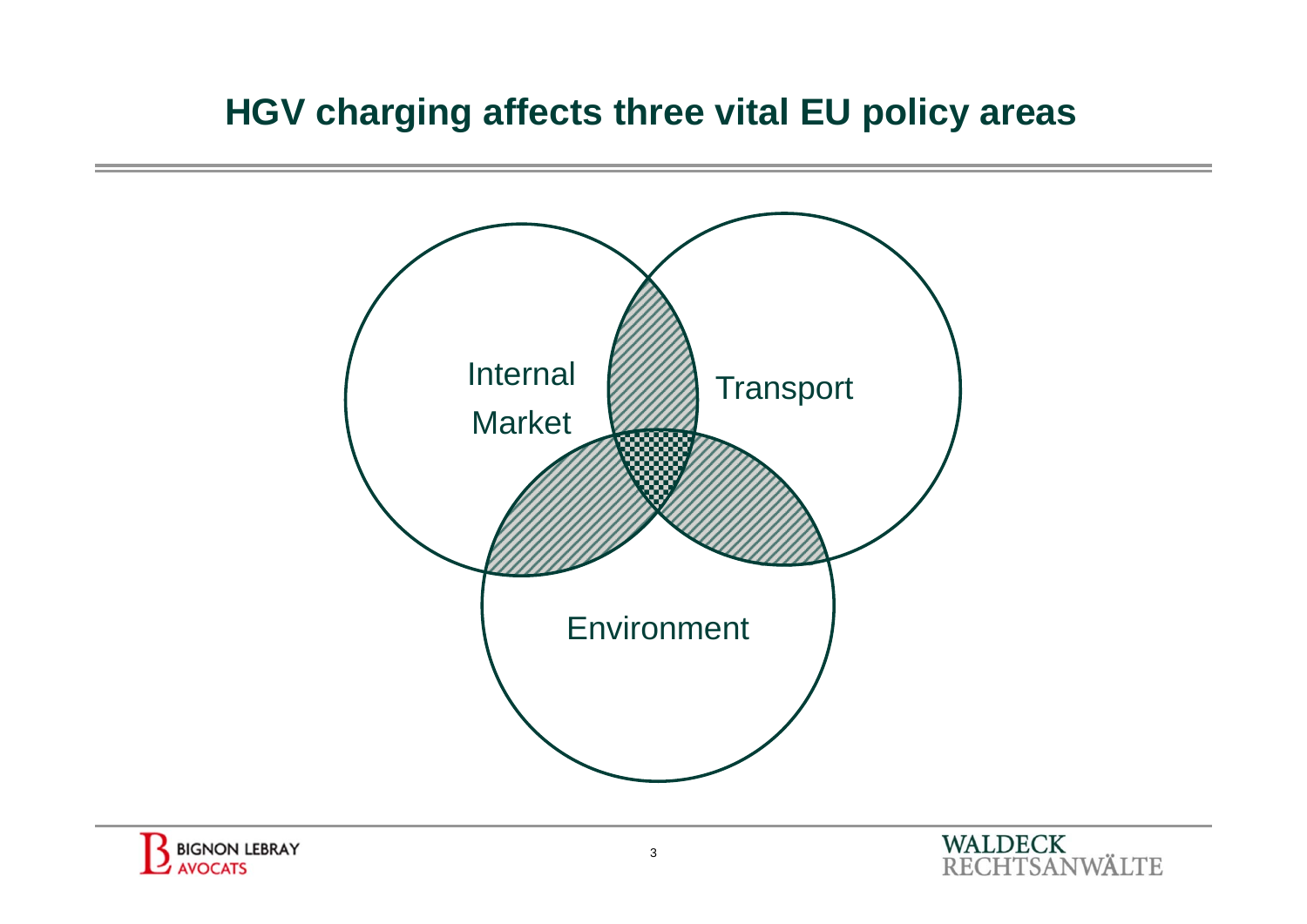### **Translation into a triangle of topical crosslinks**





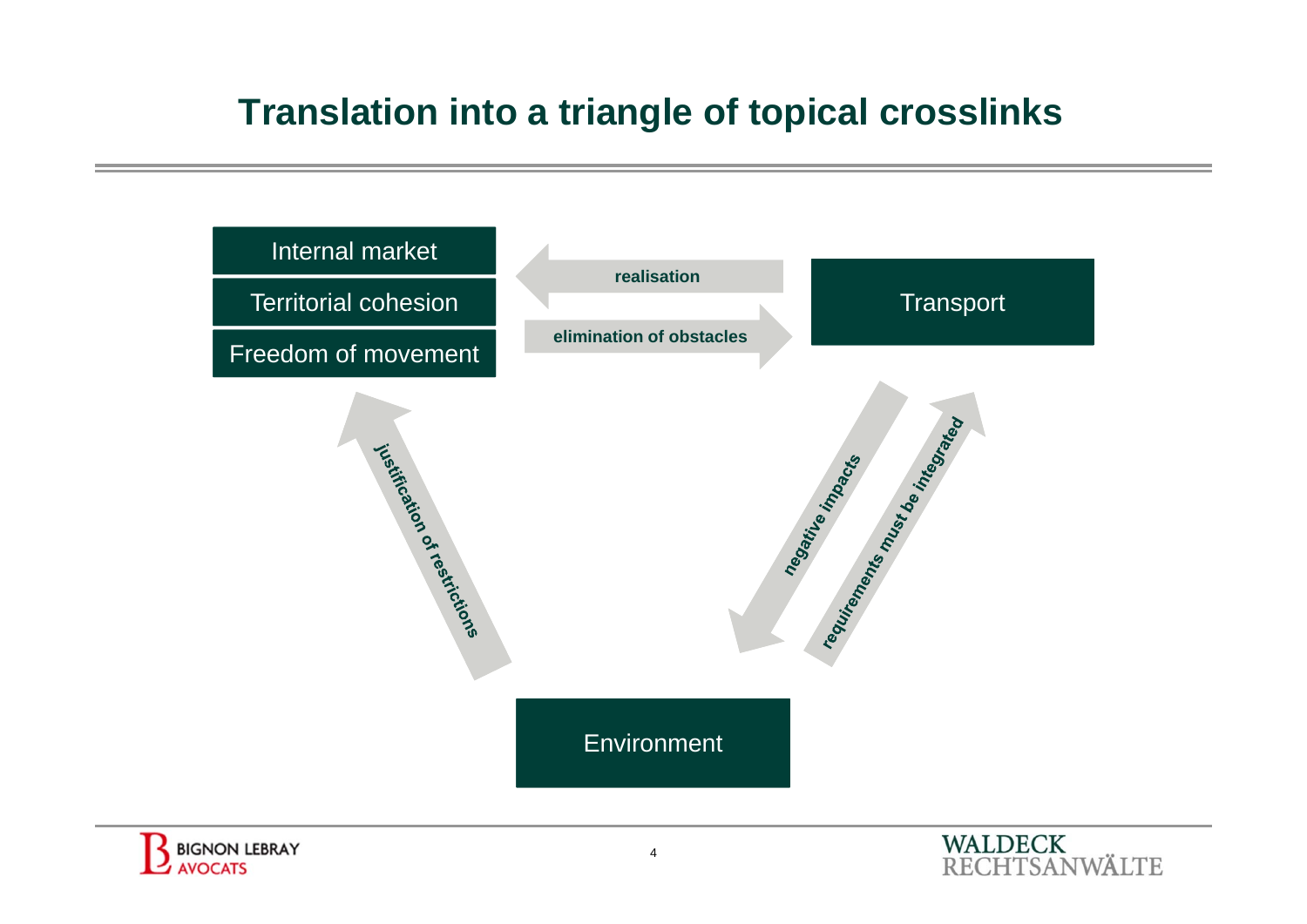# **Core features of the Eurovignette-Directive 1999/62/EC (prior to the revision)**





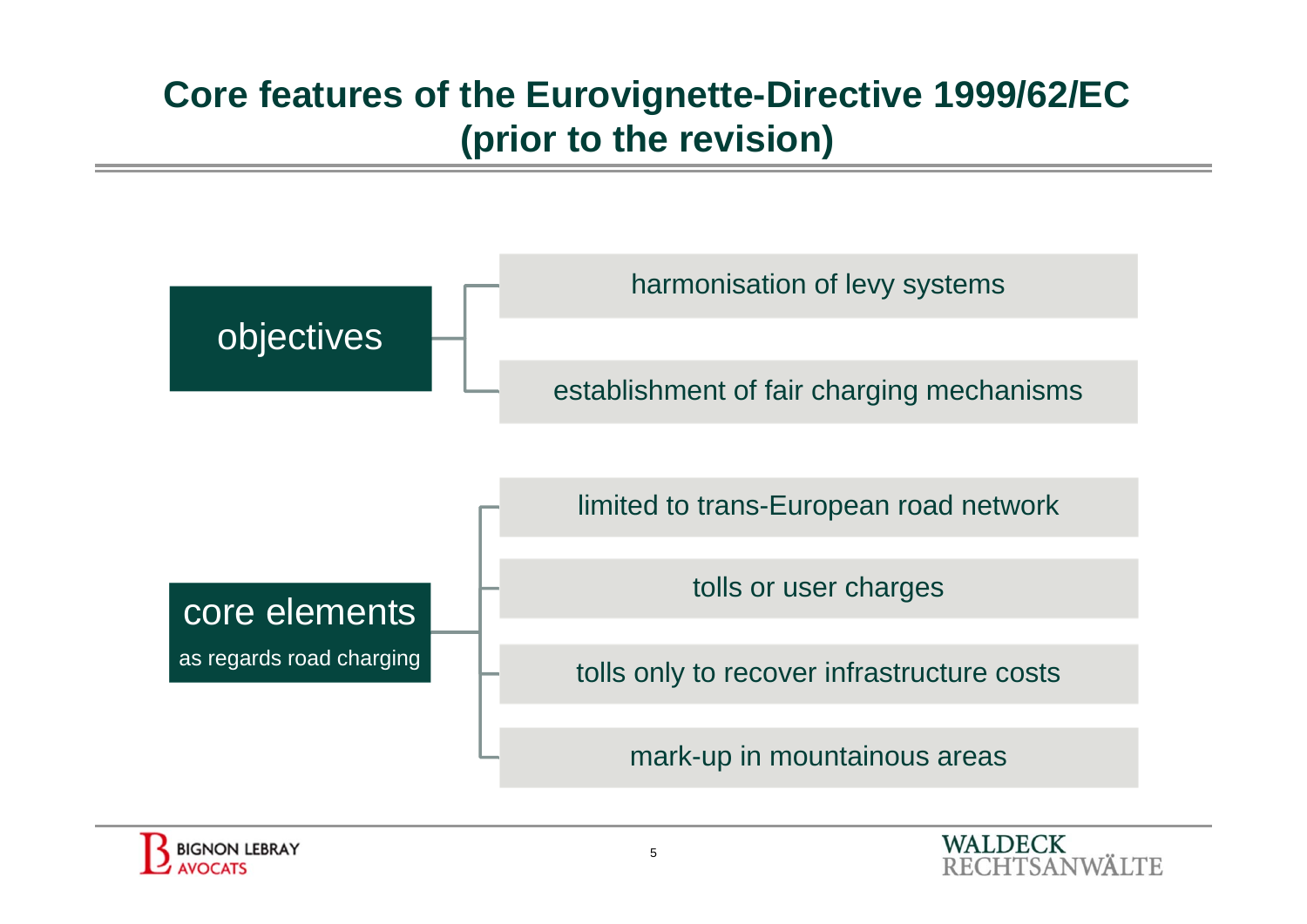# **HGV\* charging on a single road section**

Basic principle: Member States may choose between "tolls" and "user charges"



\* i.e. vehicles having a max. permissible laden weight of over 3,5 t

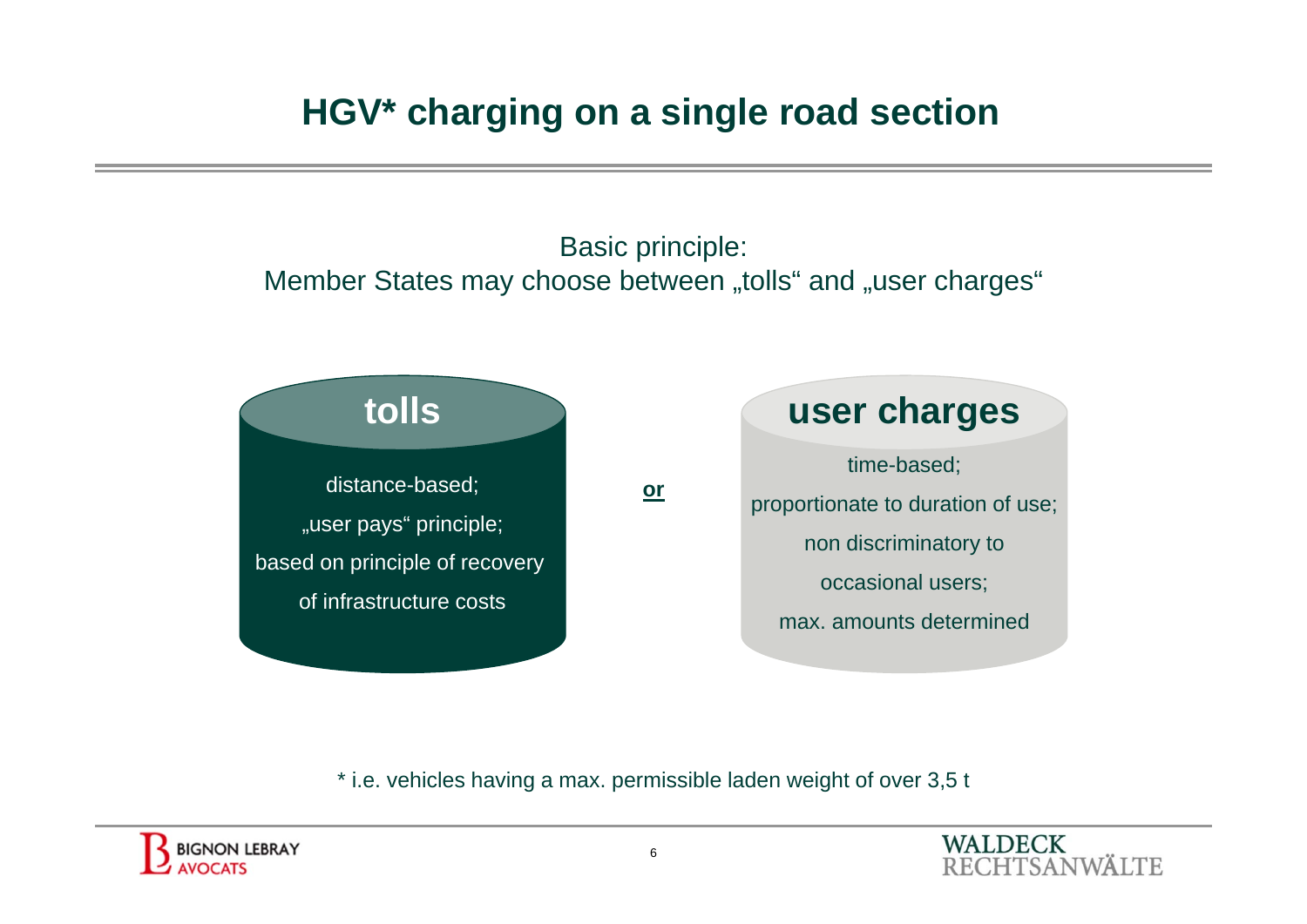# **Two exceptions from the basic principle apply**

**1. Use of bridges, tunnels and mountain passes**



**2. Specific road sections in mountainous regions suffering from acute congestion or significant environmental damage**



\* Condition: revenues from mark-up must be earmarked to specific TEN priority projects

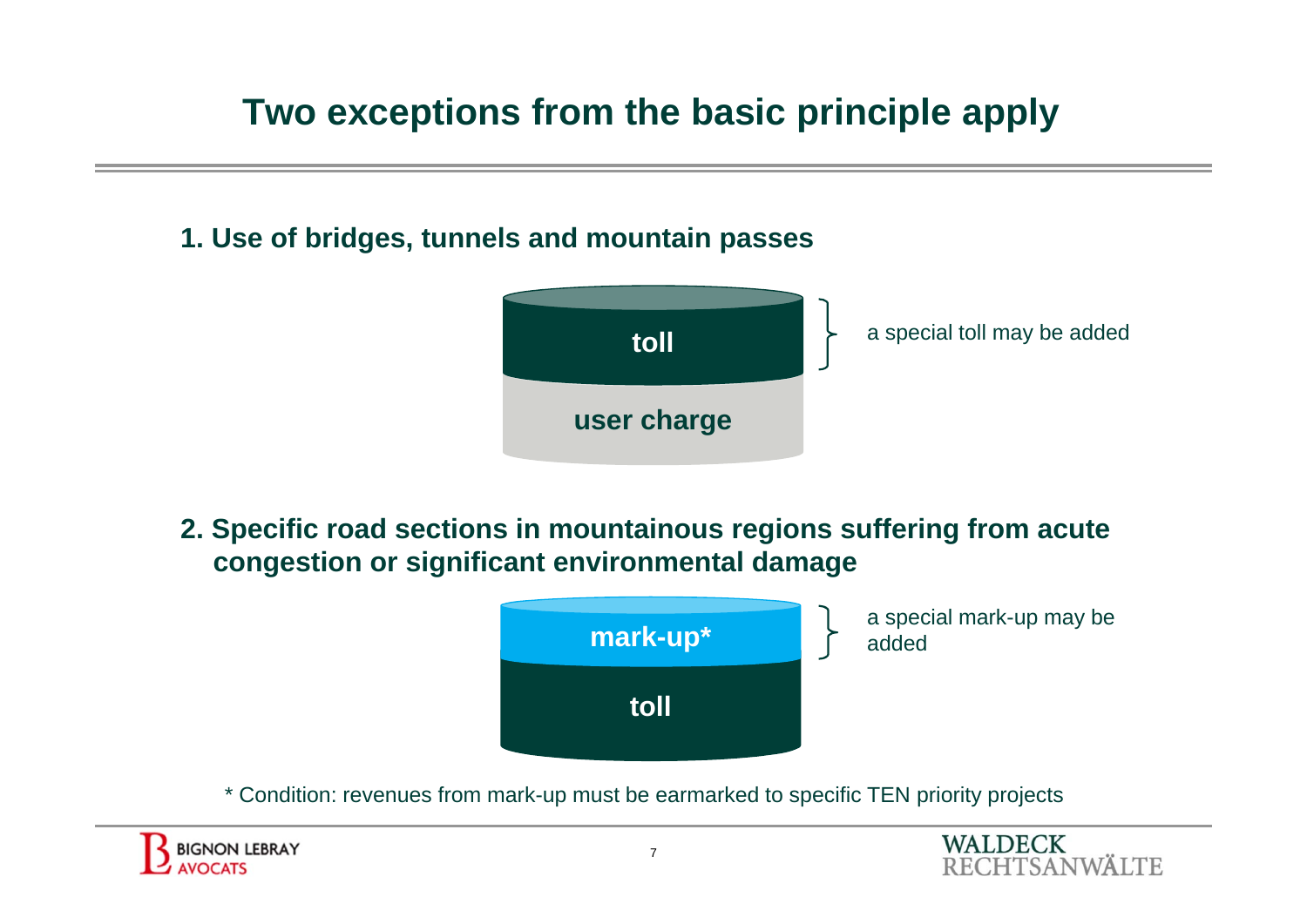### **The current system blocks optimal pricing**

| no effective incentives for the reduction of harmful<br>environmental damage of HGV traffic           |
|-------------------------------------------------------------------------------------------------------|
|                                                                                                       |
| tolls are limited to the recovery of infrastructure costs only<br>("infrastructure cost-cap" applies) |
|                                                                                                       |
| fails to align charges with main cost drivers (time periods, place, types of vehicles)                |
|                                                                                                       |
| restriction to the trans-European network (problem of traffic<br>diversion)                           |
|                                                                                                       |

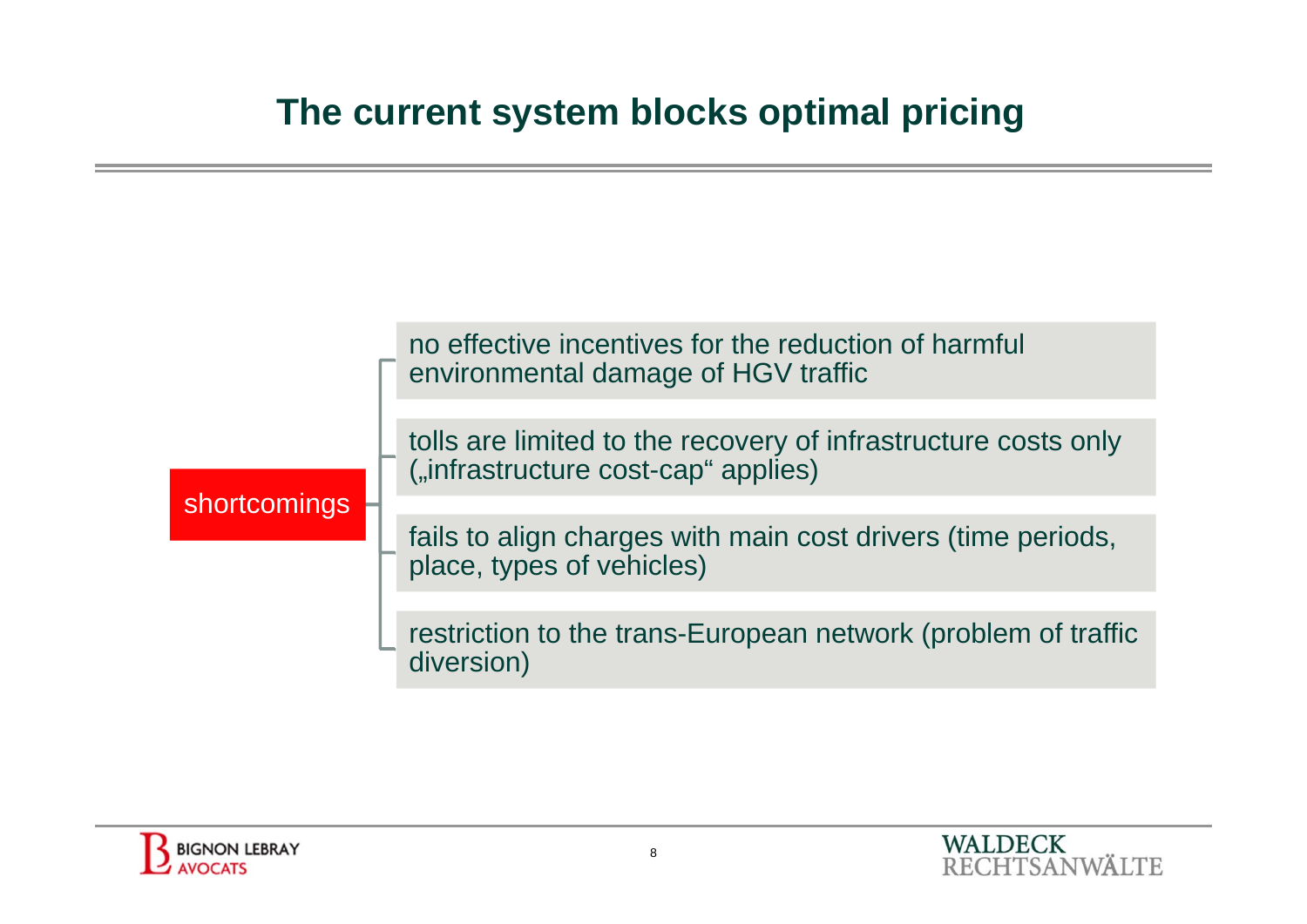### **Tailored strategy on the internalisation of external costs**



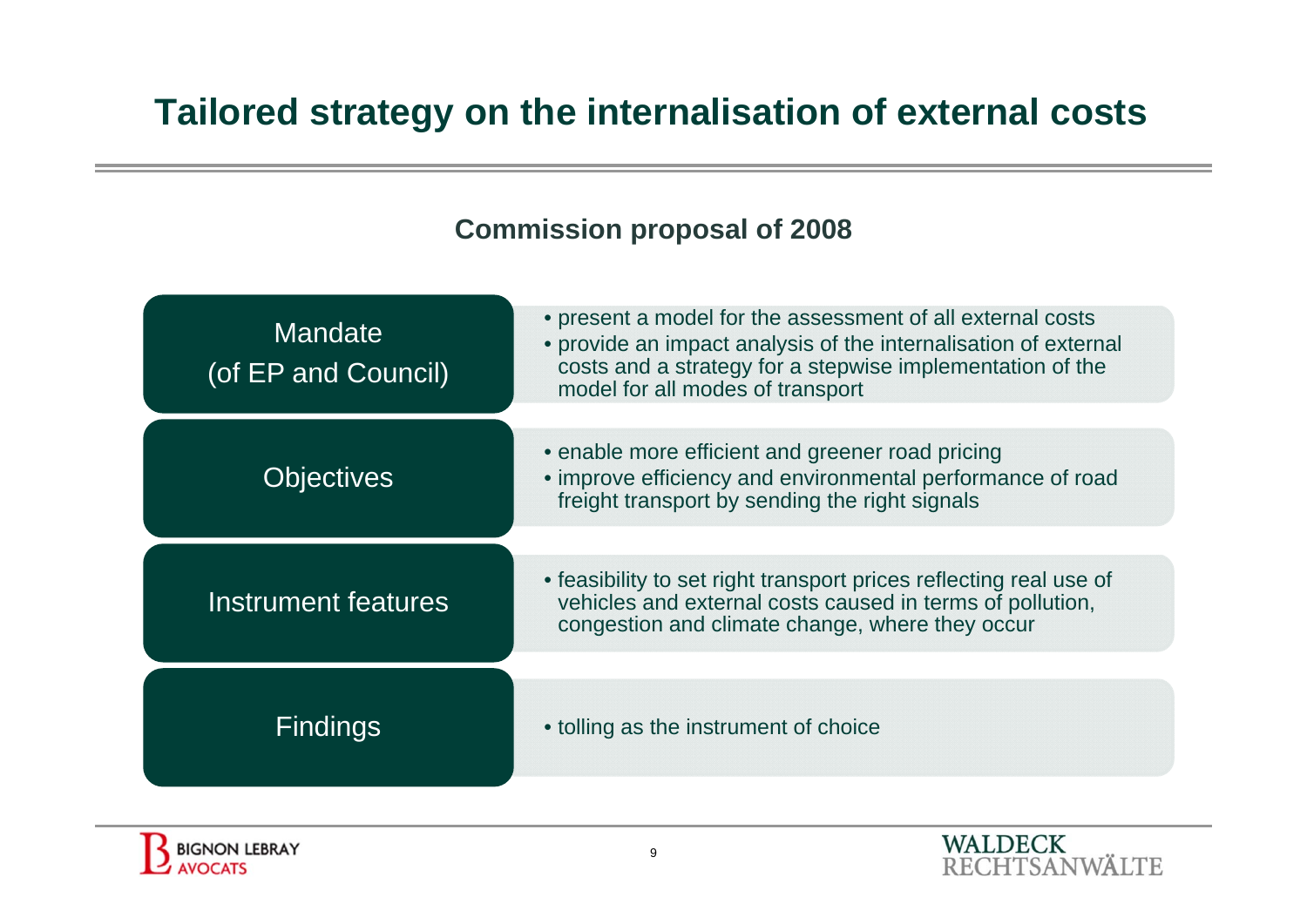# **Legislative process for the revision of the Directive**

#### **Procedural milestones**

- legislative proposal of the Commission in 2008
- first reading in Parliament in March 2009
- first reading in Council in February 2011
- inter-institutional compromise in May 2011
- second reading in Parliament in June 2011
- final Council approval and adoption on 12 September 2011



#### **Contentious topics**

- mandatory vs. optional approach
- pollutants covered
- breadth of flexibility thresholds
- revenue application
- charge-setting by an independent authority

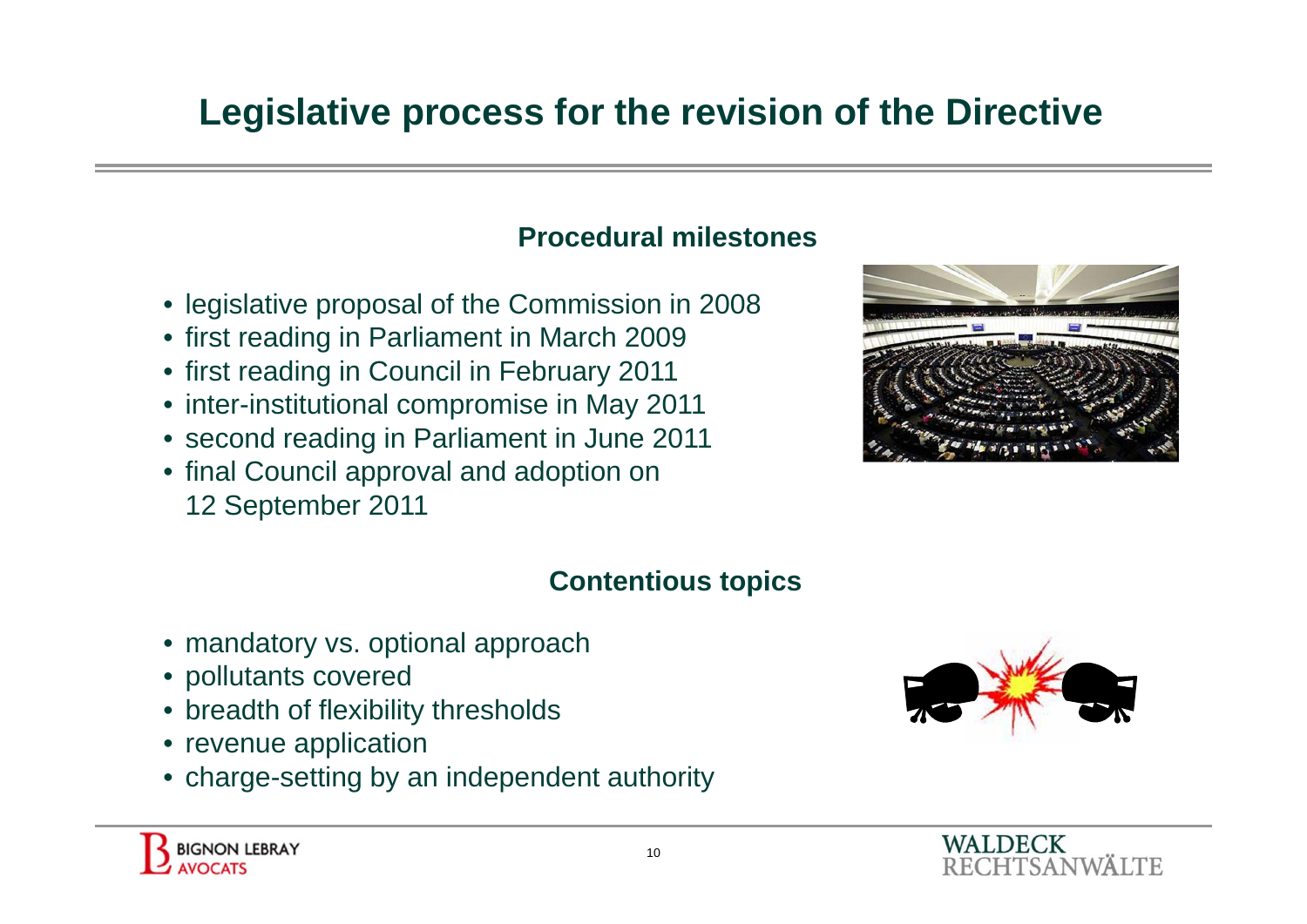### **Key features of the revised Eurovignette-Directive 2011**



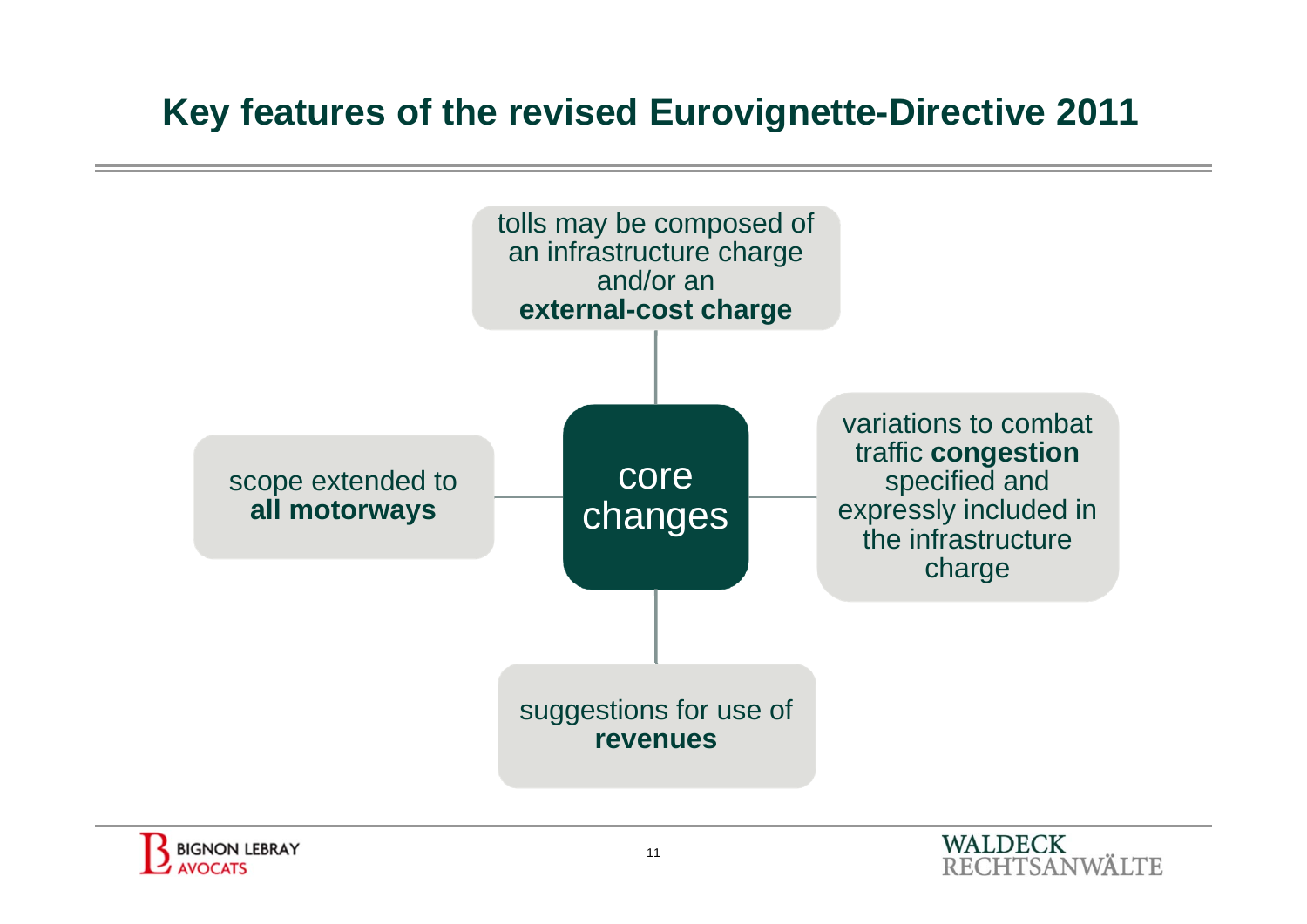### **The functioning of the new differentiated toll system**



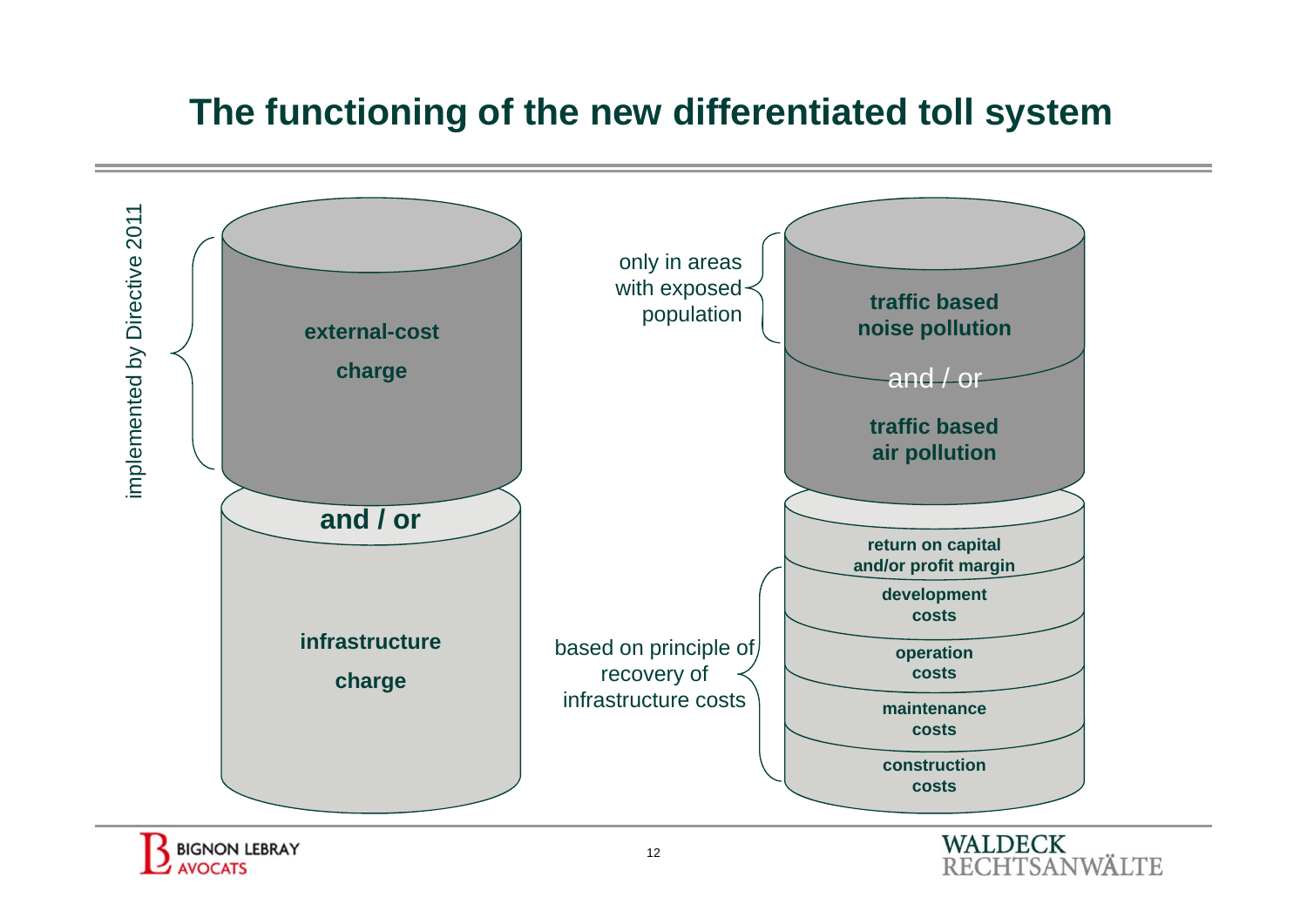# **Specific provisions on the internalisation of costs of traffic based air pollution**



- charge setting in accordance with minimum requirements and methods of Annex IIIa
- respect maximum cost set out in Annex IIIb
- vehicles complying with Euro V and VI emission standards are temporarily exempted
- vehicles complying with most stringent EURO emission standards (less polluting than EURO VI) are permanently exempted
- multiplication by a factor up to 2 in mountain areas under certain conditions
- in qualifying mountainous regions, an external cost charge may not be levied unless a mark-up is applied
- mark-up to be deducted from external cost charge except for EURO 0, I ,II, and (from 2015) III

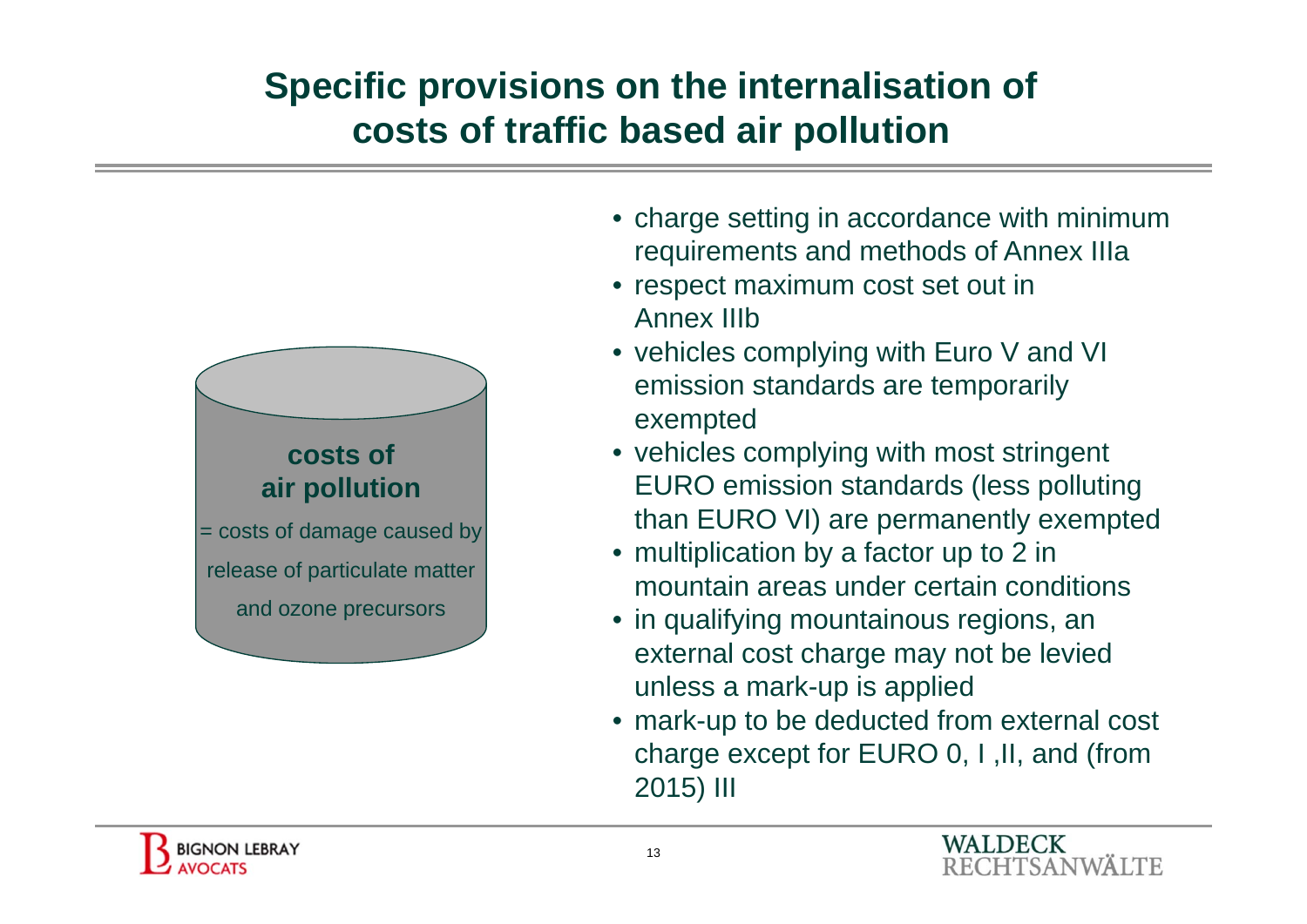# **Specific provisions on the internalisation of costs of traffic based noise pollution**



- restriction to areas with population exposed to noise pollution
- charge setting in accordance with minimum requirements and methods of Annex IIIa
- respect maximum values set out in Annex IIIb
- maximum chargeable noise cost differs according to the type of road (suburban or interurban)
- multiplication by a factor up to 2 in mountain areas under certain conditions

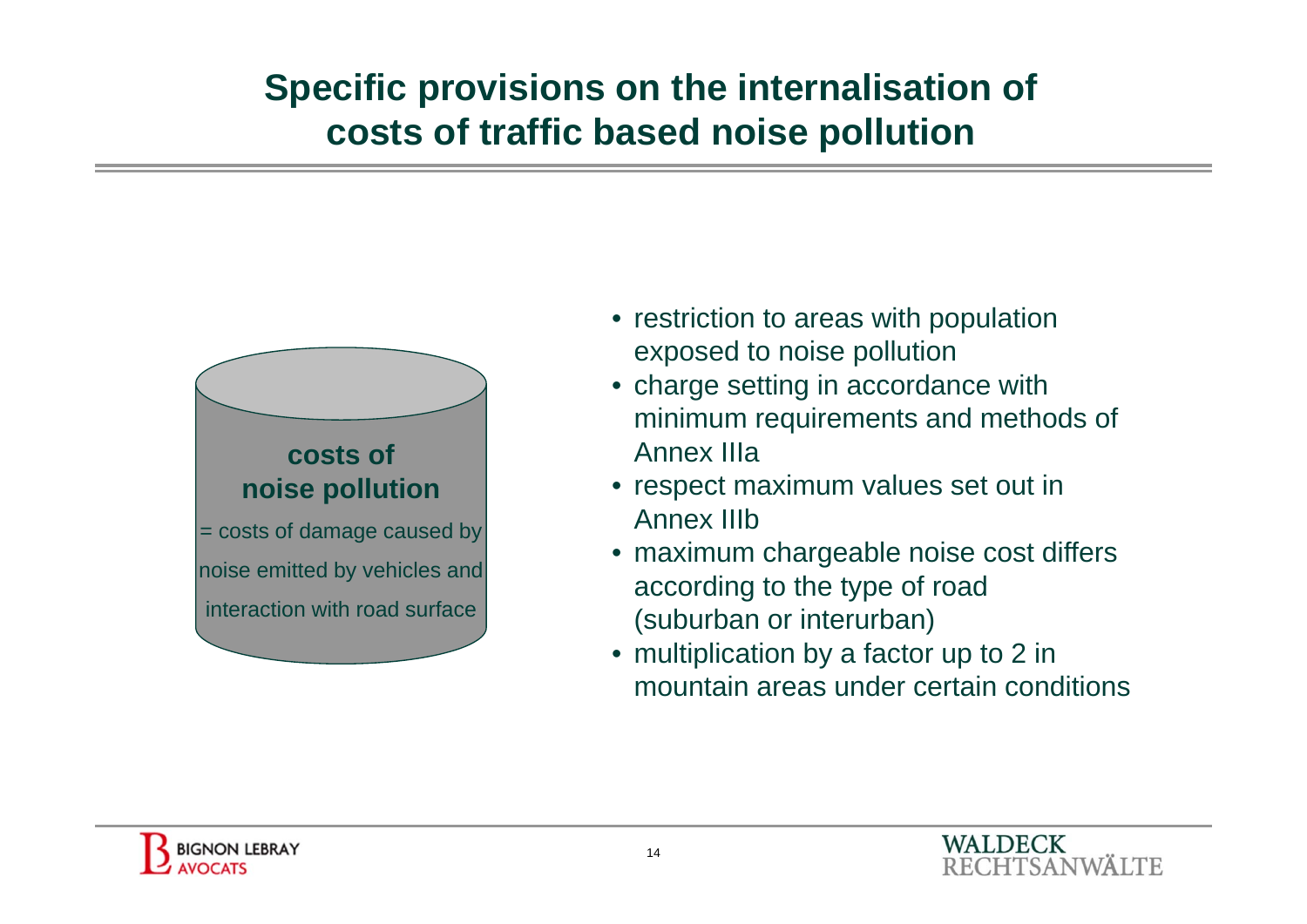# **Conversely, congestion costs may only be reflected within the infrastructure cost regime**

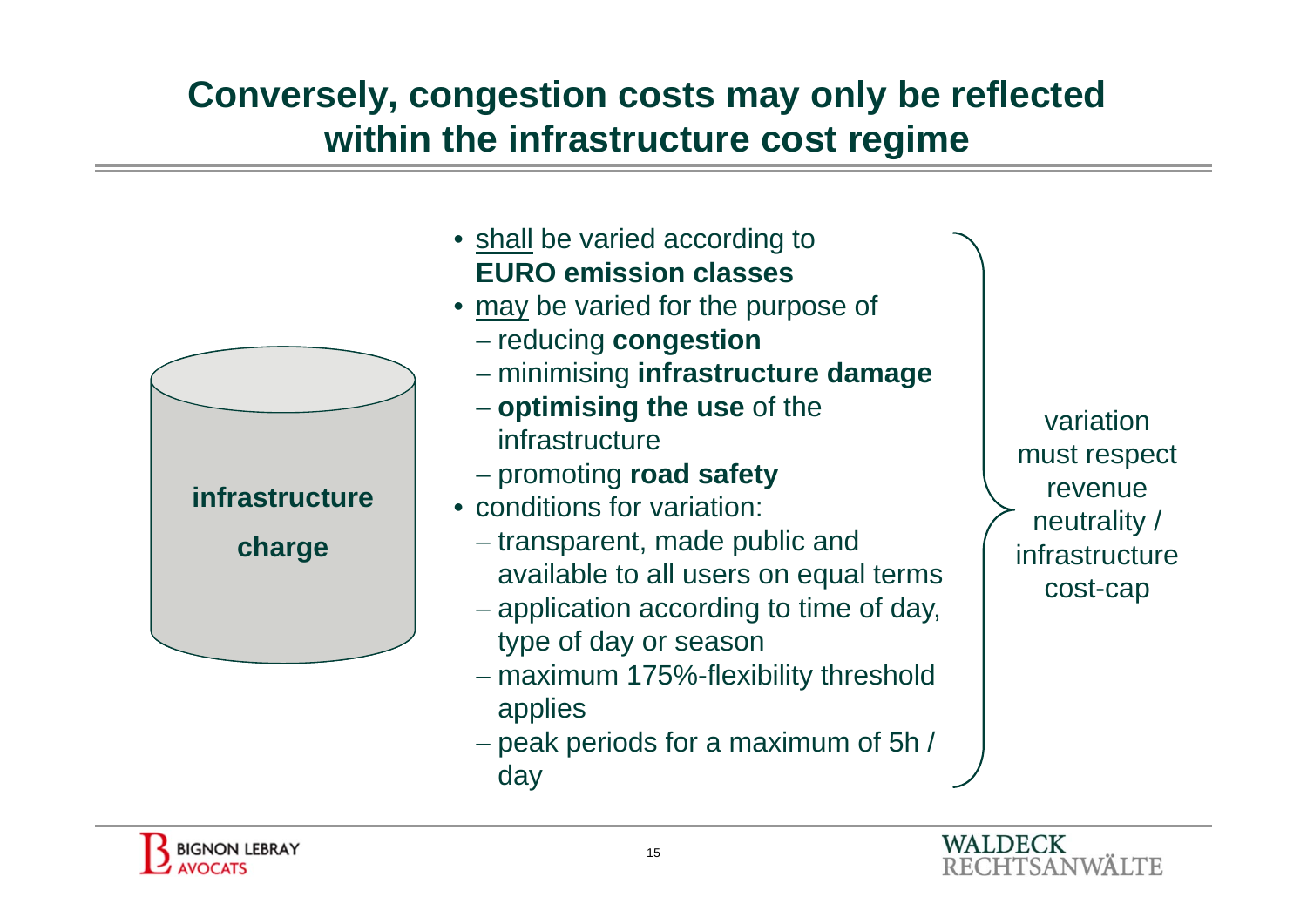# **MS enjoy a wide discretion on revenue application**

Revenues generated from infrastructure and external-cost charges should be used to benefit the transport sector, and optimise the entire transport system (Art. 9 para. 2 sent. 2 Directive 2011).

In particular, revenues generated from external-cost charges should be used to make transport more sustainable (Art. 9 para. 2 sent. 3 Directive 2011).





**However, revenues generated by the simultaneous application of a mark-up and external cost charges shall be invested in financing priority projects of European interest!**

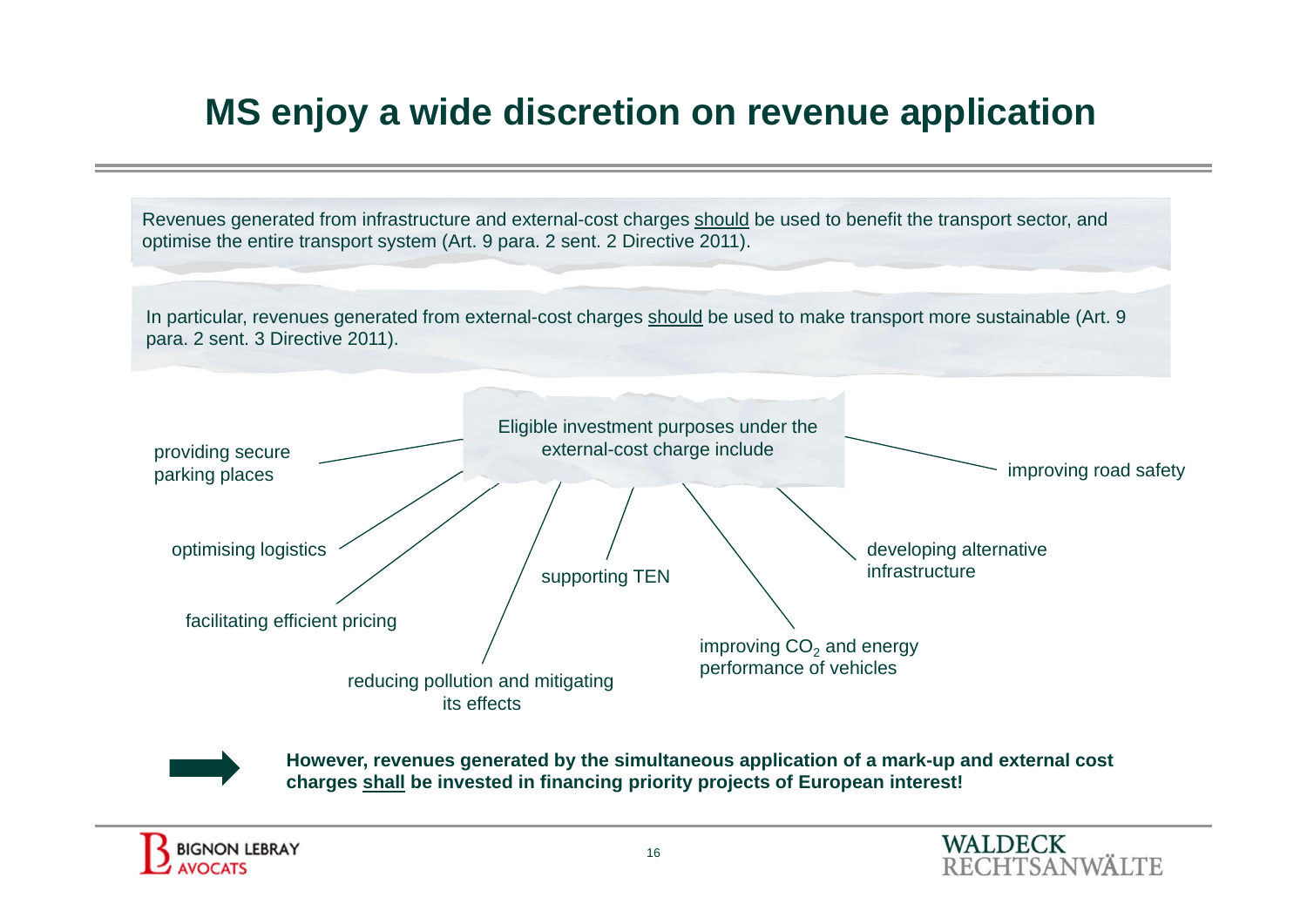## **What MS opting for an (external-cost) charge should consider …**

#### **Checklist**

- implementation on only parts of the MS network of motorways needs to be justified and accompanied by a scientific impact assessment
- application only to vehicles having a max. permissible laden weight of not less than 12t must be justified and notified to the Commission
- as a basic principle external cost charges (toll) and time-based user charges (vignettes) may not be combined
- charging schemes must be transparent, proportionate and non-discriminatory
- no discrimination on grounds of nationality of the haulier, the Member State or the third country of establishment of the haulier or of registration of the vehicle or the origin or destination of the transport operation
- designated authority responsible for charge-setting shall be legally and financially independent from the organisation in charge of managing or collecting the charge
- calculation of external-cost charge according to given formulas or alternative scientifically proven calculation methods must respect maximum values
- collection of charges shall hinder traffic as little as possible and shall not disadvantage non-regular users; collection through electronic tolling systems if feasible
- MS cooperation re the introduction of a common system must be open to third countries
- ensure Commission information and approval before the implementation of a new infrastructure charge and/or external-cost charge tolling arrangement
- cross-check for possible infringements with concession agreements in place
- in qualifying mountainous regions, application of an infrastructure charge mark-up precedes external-cost charge